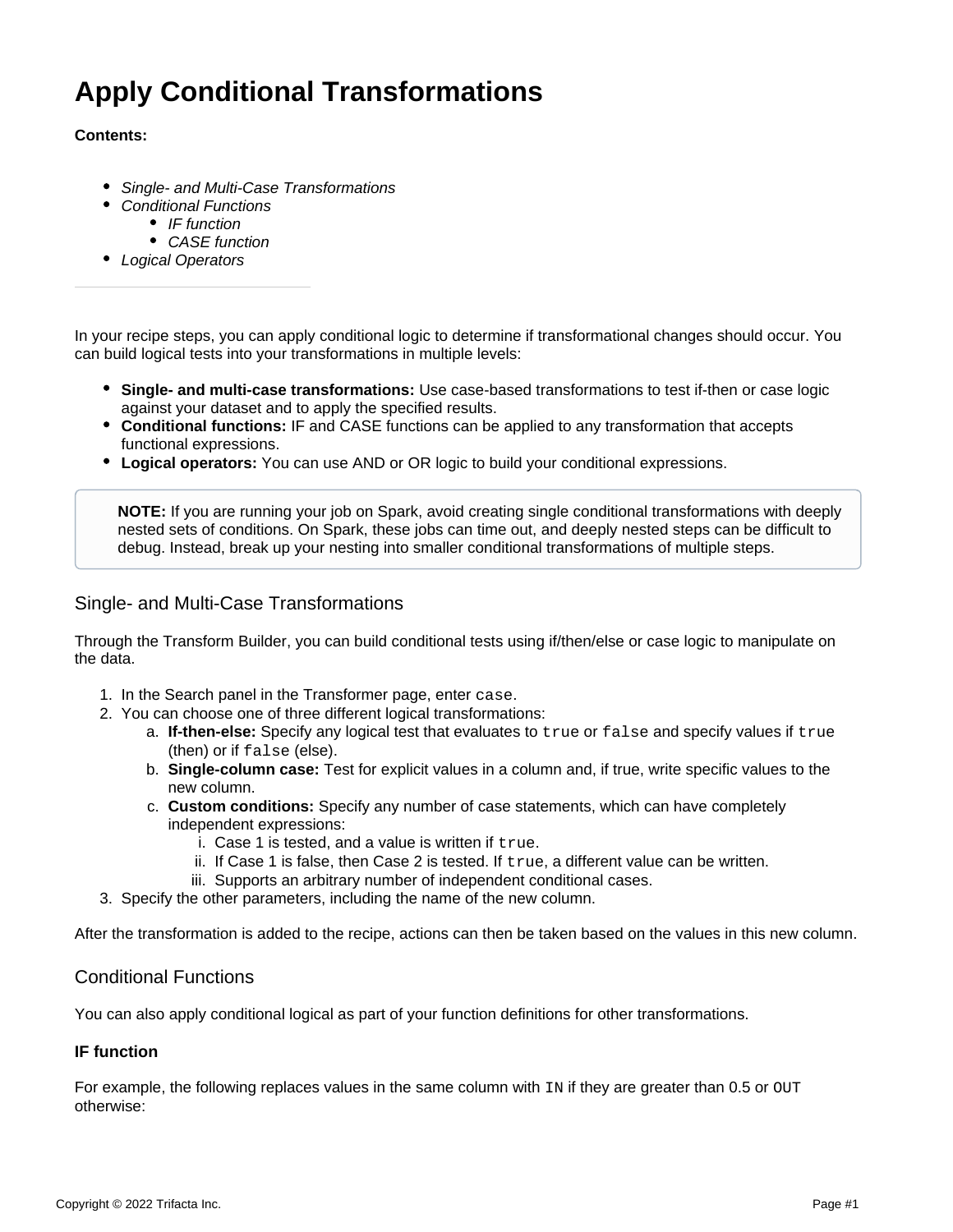| <b>Transformation Name</b> | Edit column with formula         |
|----------------------------|----------------------------------|
| <b>Parameter: Columns</b>  | testCol                          |
| Parameter: Formula         | $IF(\$col \ge 0.5, 'IN', 'OUT')$ |

In the above, the token  $$col$  is a reference back to the value defined for the column (testCol in this case). However, you can replace it with a reference to any column in the dataset.

You can use the IF function in any transformation that accepts functional inputs. For more information, see [IF Function](https://docs.trifacta.com/display/r082/IF+Function).

#### <span id="page-1-0"></span>**CASE function**

You can chain together IF functions in the following manner:

| <b>Transformation Name</b> | Edit column with formula                                              |  |
|----------------------------|-----------------------------------------------------------------------|--|
| <b>Parameter: Columns</b>  | testCol                                                               |  |
| Parameter: Formula         | IF(\$col >= $0.5$ , 'IN',(IF(\$col >= $0.35$ , 'MAYBE<br>IN','OUT'))) |  |

However, these can become problematic to debug. Instead, you can use the CASE function to assist in building more complex logical trees. The following is more legible and easier to manage:

|                           | Transformation Name Edit column with formula                   |  |  |
|---------------------------|----------------------------------------------------------------|--|--|
| <b>Parameter: Columns</b> | testCol                                                        |  |  |
| <b>Parameter: Formula</b> | CASE([ \$col >= 0.75, 'IN', \$col >= 0.35, 'MAYBE IN', 'OUT']) |  |  |

| If test               | Test                                                | Output if true |
|-----------------------|-----------------------------------------------------|----------------|
| lf:                   | $$col > = 0.75$ IN                                  |                |
|                       | If above is false: $\vert$ \$col >= 0.35   MAYBE IN |                |
| If above is $false$ : | default                                             | OUT            |

For more information, see [CASE Function](https://docs.trifacta.com/display/r082/CASE+Function).

## <span id="page-1-1"></span>Logical Operators

Logical operators can be applied to your function expressions to expand the range of your logical tests.

In the above example, suppose you have a second column called, Paid, which contains Boolean values. You could expand the previous statement to include a test to see if Paid=true:

| Transformation<br><b>Name</b> | Edit column with formula                                                                                                                            |
|-------------------------------|-----------------------------------------------------------------------------------------------------------------------------------------------------|
| Parameter:<br><b>Columns</b>  | testCol                                                                                                                                             |
| Parameter:<br>Formula         | CASE([ $({\text{Scol}} > = 0.75 \& {\text{R}}$ Paid == true), 'IN', $({\text{Scol}} > = 0.35 \& {\text{R}}$<br>Paid == $true$ , 'MAYBE IN', 'OUT']) |